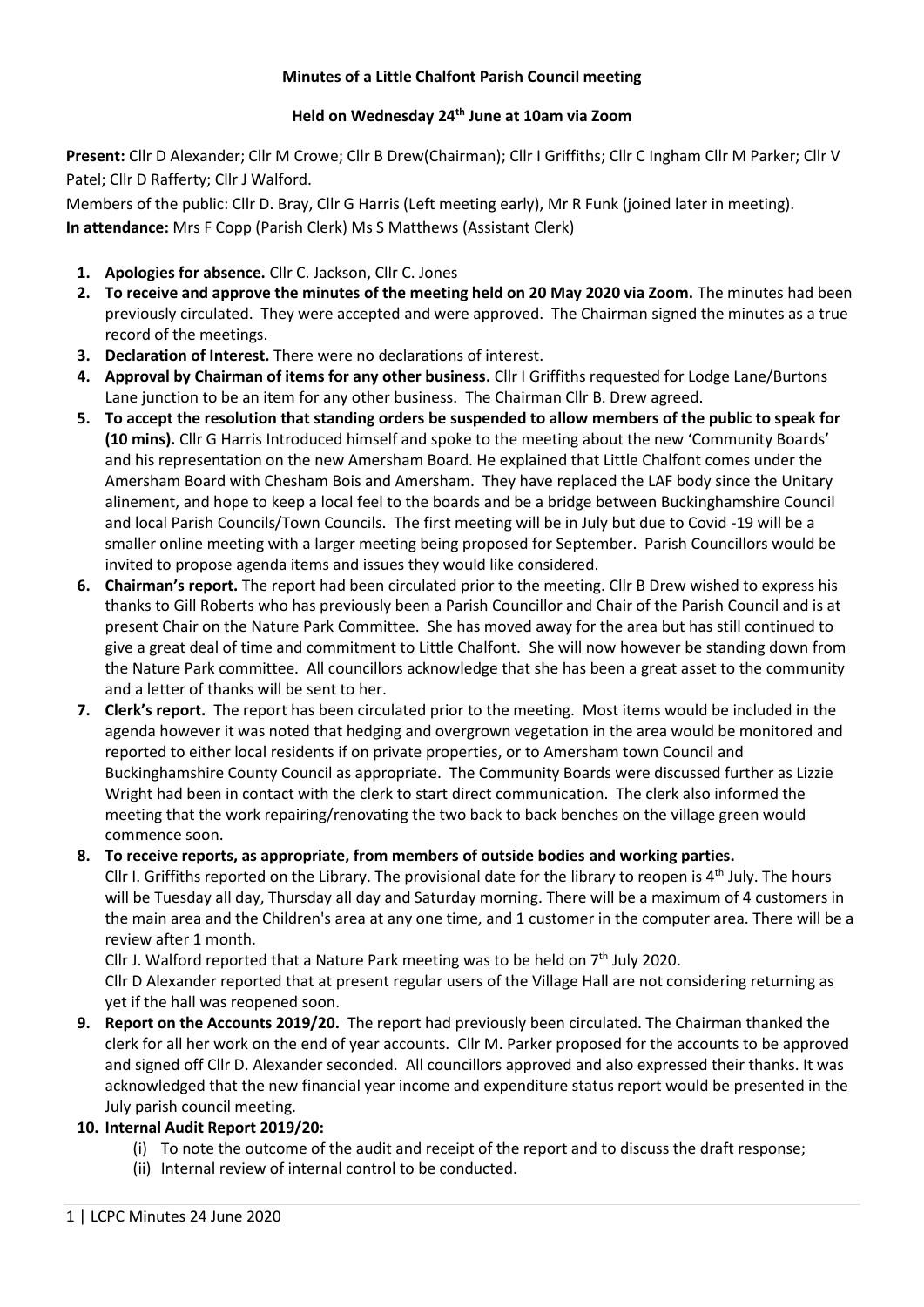Cllr. B Drew had asked Cllr M Parker to draft a response re the internal audit of the internal control conducted. This report had been circulated prior to the meeting and all councillors approved. Cllr B Drew expressed his thanks to Cllr Parker for his work on this and on other council matters.

# **11. External Audit Report 2019/20:**

- (i) Annual Return 2019/20 This has been circulated and was signed by the Chairman in the zoom meeting.
- (ii) Notice of appointment of date of the exercise of public rights The announcement will be made on 26 June 2020 and that the period during which interested persons may inspect the accounts runs from 29 June 2020 until 7 August 2020.

# **12. Financial Matters:**

- (i) Minute list of payments for June 2020 approved and paid as circulated on 10 June 2020. This was approved.
- (ii) Schedule of S137 payments 2019/20 had been circulated and approved.
- (iii) Reserves. It was noted and acknowledged that the contingency reserve and general reserve would be combined in the future when reserves are shown in the accounts.
- **13. Beel Close update.** Mr Day's the trainee solicitor for TFL has been in contact with us and requested for the spec to be modified just showing the land that they own. We have modified this and returned it to them and are awaiting a response.
- **14. MHCLG application update.** We are still waiting for a response to our application.
- **15. Business Grant application.** We were successful in our application for the grant of £10,000 which would help with the loss of income from the village hall and Westwood Park. *Mr R Funk joined the meeting.*
- **16. Rowood Farm Lodge Goods Vehicle Licence Application.** The Parish Council reaffirmed the view, taken by councillors at their informal meeting on 17 June, that the Parish Council should ask Buckinghamshire Council to object to the application to the Traffic Commissioner for a goods vehicle licence to allow Rowood Farm Lodge to be used as a goods vehicle operating centre. The Council approved the letter sent to Buckinghamshire Council by the Parish Clerk on 17 June, and decided to pursue the matter with Buckinghamshire Council.
- **17. Cokes Lane Feasibility Study update.** The siding out work agreed at the last parish council meeting will be done shortly and then the site will be reviewed to decide if further work is required.
- **18. RoSPA Reports.** The reports had been previously circulated. Ms S Matthews took the meeting through the RoSPA reports**.** Most issues mentioned in the reports are categorised as low risk. Amersham Town Council have been given a list of repairs to implement and other areas will be monitored. Risk assessments will be completed for all areas and Mr R. Funk will follow up on the Woodland Den. *Cllr G Harris left the meeting.*
- **19. Tree Survey update**. The final quotes for work required to be done from the tree survey are being requested and will be presented at the Parish Council meeting in July.
- **20. Community Centre. Update.** Various ways forward were discussed and it was proposed **:-'**The parish council remains dedicated to providing a suitable building, on the existing village hall site, for the benefit of the local community and will continue to work towards this goal'. Proposed by Cllr B Drew seconded by Cllr J Walford. All councillors agreed.
- **21. Local Plan. Update** Cllr. Ingham reported that the Examination in Public had not yet been rescheduled. Buckinghamshire Council had asked for a hearing on the planning inspectors' criticism of the performance of the former Chiltern and South Bucks Councils in their Duty to Cooperate with Slough Borough Council. The two sides were now discussing how this hearing might be arranged.
- **22. Parking Issues.** Nothing to report.
- **23. Parish Council Grants.** Nothing to report.
- **24. LCCA Newsletter.** Cllr J Walford is preparing articles for submission and will circulate them with input from Cllr B Drew.
- **25. Little Chalfont Parish Council - Website accessibility requirements for 23 September 2020.** The requirements for this have been circulated to councillors as well as the comprehensive document from Don Marshall re the checks that have been performed and the work needing to be done for us to be compliant with regulations coming into force. A cost of £750 + Vat will cover all work required. This cost was approved by all councillors. Proposed by Cllr B Drew and seconded by Cllr M Parker.